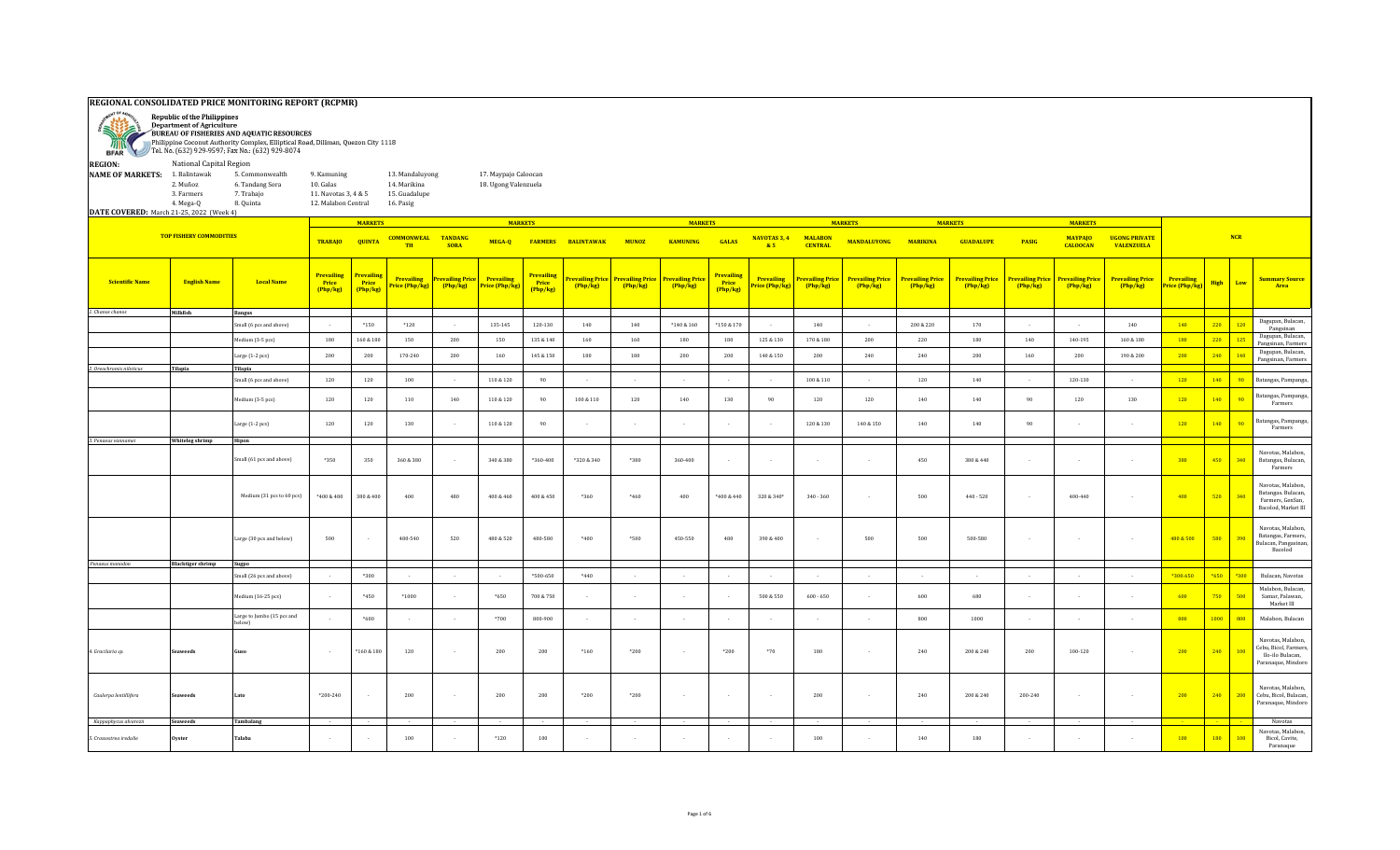|                            |                                   |                                               | <b>MARKETS</b>                       |                               |                                     | <b>MARKETS</b>                      |                              |                                      | <b>MARKETS</b>                      |              |                                                    | <b>MARKETS</b>                       |                              |                                   | <b>MARKETS</b>                    |                                   | <b>MARKETS</b>                    |                |                                                    |                                           |                                     |                    |                                                                                     |
|----------------------------|-----------------------------------|-----------------------------------------------|--------------------------------------|-------------------------------|-------------------------------------|-------------------------------------|------------------------------|--------------------------------------|-------------------------------------|--------------|----------------------------------------------------|--------------------------------------|------------------------------|-----------------------------------|-----------------------------------|-----------------------------------|-----------------------------------|----------------|----------------------------------------------------|-------------------------------------------|-------------------------------------|--------------------|-------------------------------------------------------------------------------------|
|                            | <b>TOP FISHERY COMMODITIES</b>    |                                               | <b>TRABAJO</b>                       | <b>QUINTA</b>                 | <b>COMMONWEAL</b><br>TH             | <b>TANDANG</b><br><b>SORA</b>       | MEGA-Q                       | <b>FARMERS</b>                       | <b>BALINTAWAK</b>                   | <b>MUNOZ</b> | <b>KAMUNING</b>                                    | <b>GALAS</b>                         | <b>NAVOTAS 3, 4</b><br>& 5   | <b>MALABON</b><br><b>CENTRAL</b>  | <b>MANDALUYONG</b>                | <b>MARIKINA</b>                   | <b>GUADALUPE</b>                  | <b>PASIG</b>   | <b>MAYPAJO</b><br><b>CALOOCAN</b>                  | <b>UGONG PRIVATE</b><br><b>VALENZUELA</b> |                                     | NCR                |                                                                                     |
| <b>Scientific Name</b>     | <b>English Name</b>               | <b>Local Name</b>                             | <b>Prevailing</b><br>Price<br>Php/kg | Prevailing<br>Price<br>Php/kg | <b>Prevailing</b><br>Price (Php/kg) | <b>Prevailing Price</b><br>(Php/kg) | Prevailing<br>Price (Php/kg) | <b>Prevailing</b><br>Price<br>Php/kg | <b>Prevailing Price</b><br>(Php/kg) | Php/kg       | <b>Prevailing Price Prevailing Price</b><br>Php/kg | <b>Prevailing</b><br>Price<br>Php/kg | Prevailing<br>Price (Php/kg) | <b>Prevailing Price</b><br>Php/kg | <b>Prevailing Price</b><br>Php/kg | <b>Prevailing Price</b><br>Php/kg | <b>Prevailing Price</b><br>Php/kg | Php/kg         | <b>Prevailing Price Prevailing Price</b><br>Php/kg | <b>Prevailing Price</b><br>(Php/kg)       | <b>Prevailing</b><br>Price (Php/kg) | <b>High</b><br>Low | <b>Summary Source</b><br>Area                                                       |
| 6. Perna viridis           | <b>Green Mussel</b>               | Tahong                                        | $*150$                               | 90                            | $_{\rm 80}$                         | $150\ \&\ 160$                      | 160                          | 150                                  | $_{\rm 80}$                         | 140          | $*120 & 140$                                       | $100 - 160$                          | 60 & 70                      | 120                               |                                   | $160\,$                           | $200\,$                           | $100\ \&\ 120$ | 120-180                                            |                                           | 160                                 | 200<br>60          | Navotas, Malabon,<br>Farmers, Bicol,<br>Farmers, Cavite,<br>Paranaque               |
| 7. Scylla serrata          | Mudcrab                           | Alimango<br>Male                              | $\sim$                               | $\sim$                        | $*800$                              | $*700$                              | *500                         | 750                                  | *300                                | *850         | $\sim$                                             | $\sim$                               | $250*$                       | $400 - 450$                       | $\sim$                            | $600 - 650$                       | $\sim$                            | 500-600        |                                                    |                                           | 600                                 | 750<br>400         | Malabon, Roxas,<br>Navotas, Ilo-ilo,<br>Market III, Bulacan,<br>0 <sub>110201</sub> |
|                            |                                   | emale                                         | $\sim$                               | $\sim$                        | *800-1000                           | *750 & 800                          | *500                         | 900                                  | *300                                | *900 & 1000  | $\sim$                                             | $\sim$                               | 250*                         | 550                               | $\sim$                            | $600 - 650$                       | $\sim$                            | $\sim$         |                                                    |                                           | 550-900                             | 900<br>550         | Malabon, Roxas,<br>Navotas, Ilo-ilo,<br>Market III, Bulacan                         |
| 8. Portunus pelagicus      | <b>Blue swimming Crab</b>         | Alimasag<br>Small/Medium (7 pcs and<br>above) |                                      | $\sim$                        | 160                                 | *250 & 300                          | *200 & 450                   | 450                                  | 120                                 | 200-360      | *450                                               | *240 & 400                           | $120*$                       | $280 - 320$                       | $\sim$                            | 360                               | 420 & 550                         | 240            | 280                                                | $\sim$                                    | 280 & 360                           | 550<br>120         | Malabon, Farmers,<br>Bulacan, Navotas,<br>Market III, Quezon                        |
|                            |                                   | Large (1-6 pcs)                               | $\sim$                               | $\sim$                        | 400                                 | *400                                | 480                          | 550                                  | $\sim$                              | *550 & 580   | *500 & 600                                         | $\sim$                               | - 1                          | $380 - 420$                       | $\sim$                            | 500                               | 600 & 650                         | 480            |                                                    |                                           | 480                                 | 650<br>380         | Malabon, Bulacan,<br>Navotas, Farmers,<br>Market III, Quezon                        |
| 9. Thunnus albacares       | <b>Yellowfin Tuna</b>             | Tambakol<br>Vhole                             | 350                                  | *180                          | 200-300                             | *340 & 360                          | 240                          | 350 & 380                            | *180 & 240                          | *300 & 360   | *280 & 380                                         | 280-380                              | 200 & 240*                   | 280-300                           | 350 & 360                         | 380                               | $260 - 300$                       | 280-300        | 200-240                                            |                                           | 300                                 | 380<br>200         | Navotas, Malabon,<br>Farmers, Lucena,<br>Zambales, Bataan,<br>Market III            |
|                            |                                   | Sliced                                        |                                      | $\sim$                        | *360-400                            | $\sim$                              | $\sim$                       |                                      |                                     | $\sim$       | $\sim$                                             | *400                                 |                              | 340                               | 560                               | 280-360                           | 320-560                           | 380-440        |                                                    |                                           | 560                                 | 560<br>280         | Malabon, Farmers,<br>Market III, Lucena,<br>Navotas                                 |
|                            |                                   | lead                                          |                                      | $\sim$                        | $*200$                              |                                     | $\sim$                       |                                      |                                     |              |                                                    | $*160$                               |                              |                                   |                                   | 120                               | $200\,$                           | 200-240        |                                                    |                                           | 200                                 | 240<br>120         | Malabon, Farmers,<br>Lucena, Navotas                                                |
| Katsuwonus pelamis         | <b>Skipjack Tuna</b>              | Gulyasan                                      |                                      |                               |                                     |                                     |                              |                                      |                                     |              |                                                    |                                      |                              |                                   |                                   |                                   |                                   |                |                                                    |                                           |                                     |                    |                                                                                     |
|                            |                                   | Whole                                         | $*280 & 340$                         | 240                           | 150 & 160                           | $\sim$                              | 150-190                      |                                      | 150                                 | 200          | 200-240                                            | $*240$                               | $*100-150$                   | 180                               |                                   | $\sim$                            | 180&200                           | $\sim$         |                                                    |                                           | 150 & 200                           | 240<br>150         | Navotas, Malabon,<br>Farmers, Market I,<br>Bataan, Market III                       |
|                            |                                   | Sliced                                        |                                      | $\sim$                        |                                     | $\sim$                              | $\sim$                       |                                      |                                     | $\sim$       | $\sim$                                             | *300                                 |                              | $\sim$                            | $\sim$                            | $\sim$                            | 240-300                           | $\sim$         |                                                    |                                           | 240-300                             | 300<br>240         | Navotas                                                                             |
| Auxis thazard              | Frigate Tuna                      | Tulingan                                      | $\sim$                               | $\sim$                        | $*200$                              | $\sim$                              | $\sim$                       |                                      | 200                                 | $*200$       | $\sim$                                             | $\sim$                               | 180*                         | $160 - 170$                       |                                   | 280                               | 180-280                           | $\sim$         | 200                                                |                                           | 200 & 280                           | 280<br>160         | Navotas, Market I,<br>Malabon, Market III,<br>Lucena                                |
| Auxis rochei               | Bullet Tuna                       | <b>Tulingan</b>                               | 240                                  | 150-250                       | 200                                 | 240-300                             | $160\text{ \& }200$          | 280 & 300                            |                                     | $\sim$       | 280                                                | 240                                  | $150\text{ }\&\text{ }180$   | $190 - 250$                       |                                   | $\sim$                            | 240                               | 160 & 180      |                                                    | 200                                       | 240                                 | 300<br>150         | Navotas, Malabon,<br>Farmers, Lucena,<br>Market 1, Mindoro,<br>Quezon, Market III   |
| 10. Sardinella fimbriata   | ringescale Sardinella             | <b>Tunsoy</b>                                 | $\sim$                               | $\sim$                        | $\sim$                              | $\sim$                              | 120                          | 150                                  | $\sim$                              | $\sim$       | $\sim$                                             | $\sim$                               | $\sim$                       | $\sim$                            | $\sim$                            | $\sim$                            | $\sim$                            | $\sim$         | $\sim$                                             | $\sim$                                    | 120 & 150                           | 150<br>120         | Malabon, Lucena                                                                     |
| Sardinella lemuru          | <b>Bali Sardinella</b>            | amban                                         | $\sim$                               | $\sim$                        | $\sim$                              | *180                                |                              |                                      | 80                                  | 100          | . .                                                | $\sim$                               | 50 & 60*                     | $120 - 130$                       |                                   | $\sim$                            | 120-160                           | 100            | $_{\rm 80}$                                        | 100                                       | 100                                 | 160<br>80          | Malabon, Farmers,<br>Navotas                                                        |
| Sardinella gibosa          | Goldstripe Sardinella             | amban                                         |                                      | $\sim$                        |                                     |                                     | 100                          |                                      |                                     |              | $*140$                                             | $*180$                               |                              |                                   |                                   |                                   |                                   | 100            |                                                    |                                           | 100                                 | $*180$<br>100      | Malabon, Farmers,<br>Navotas                                                        |
| 11. Rastrelliger kanagurta | ndian Mackerel                    | ilumahan                                      | $*260$                               | $\sim$                        | 200                                 | *320                                | $\sim$                       |                                      | *210 & 240                          | *320 & 340   | *280 & 380                                         | $*280 & 360$                         | $210*$                       | 300                               | 300                               | 300 & 340                         | 320                               | 320            | 240-260                                            |                                           | 300                                 | 340<br>200         | Navotas, Malabon,<br>Farmers, Market I,<br>Lucena, Quezon                           |
| Scomberomorus commerson    | Narrow-barred Spanish<br>Mackerel | <b>Tangigue</b>                               | *500                                 | $\sim$                        | $*400 - 600$                        | *550                                | $*340$                       |                                      | $\sim$                              | *550         | $\sim$                                             | $\sim$                               | $\overline{\phantom{a}}$     | $350 - 380$                       | 600                               | 400-650                           | 500-600                           | 420            |                                                    |                                           | 600                                 | 650<br>350         | Malabon, Farmers,<br>Market III, Lucena,<br>Quezon                                  |
| 12. Decapterus macrosoma   | Shortfin scad                     | Galunggong                                    |                                      |                               |                                     |                                     |                              |                                      |                                     |              |                                                    |                                      |                              |                                   |                                   |                                   |                                   |                |                                                    |                                           |                                     |                    | Navotas, Malabon,                                                                   |
|                            |                                   | mall (21 pcs and above)                       | $\sim$                               | $^{\ast}180$                  | 180                                 | $\sim$                              | $\sim$                       |                                      | $\sim$                              | *160 & 200   | $\sim$                                             | $\sim$                               | - 1                          | $150 - 160$                       |                                   | 220                               | 140-260                           | $\sim$         | 160                                                |                                           | 160                                 | 260<br>140         | Market III, Lucena,<br>Farmers                                                      |
|                            |                                   | Medium (11-20 pcs)                            | $*240$                               | 200                           | 200                                 | 260                                 | 220 & 240                    | 250                                  | 160-200                             | 240          | 240                                                | 260                                  | 180                          | $170 - 200$                       | 240                               | 240                               | 200-300                           | $160\,\&\,180$ | 120-180                                            | 180                                       | 200 & 240                           | 300<br>120         | Navotas, Malabon,<br>Farmers, Lucena,<br>Quezon, Market I,<br>Market III            |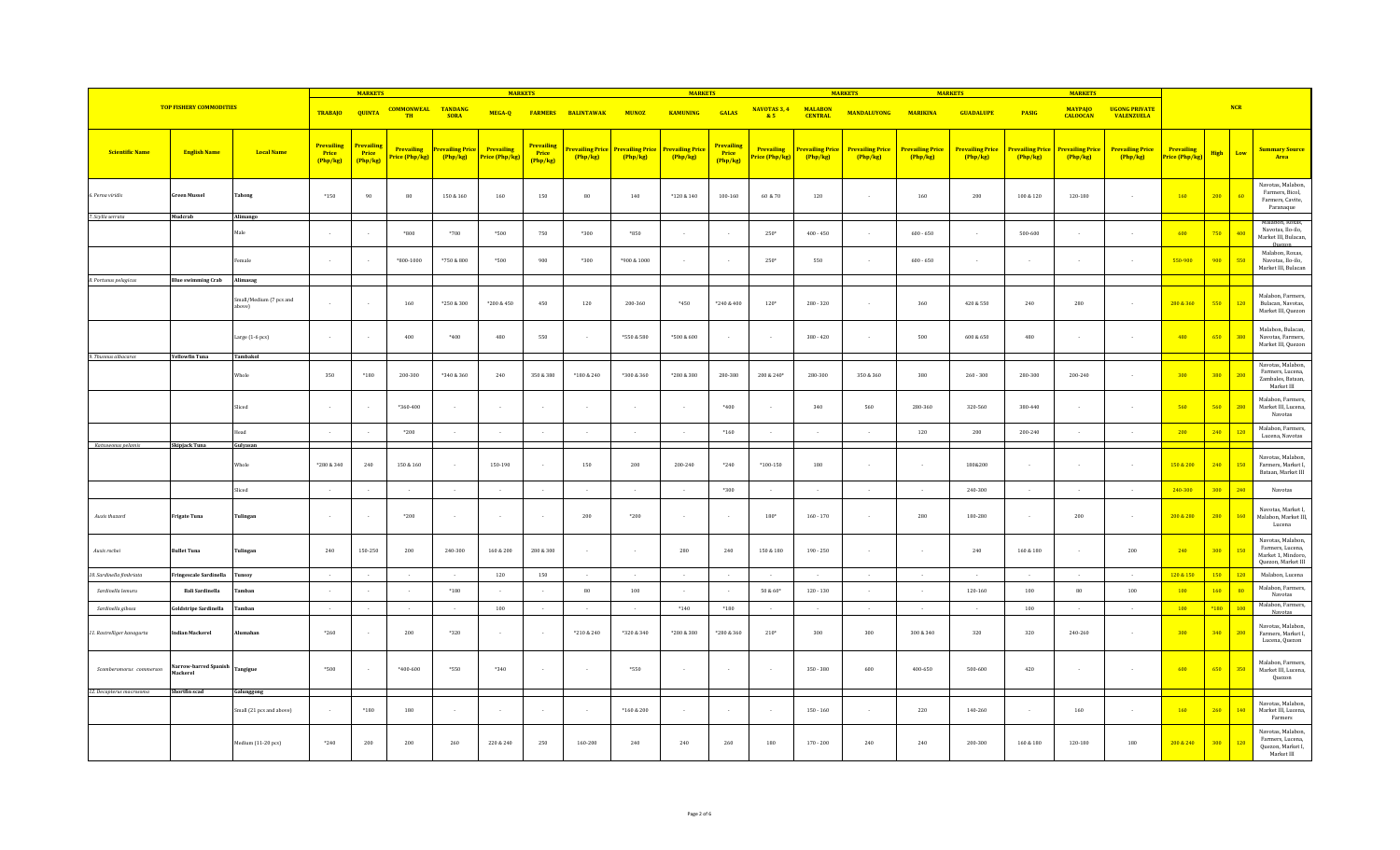|                                  |                                           |                                                 | <b>MARKETS</b>                         |                               | <b>MARKETS</b>                |                                  |                                     |                                        |                           | <b>MARKETS</b>                    |                                   |                                      | <b>MARKETS</b><br><b>MARKET</b>     |                                   |                                   |                                   |                                   | <b>MARKETS</b>                    |                                           |                                     |                                     |               |        |                                                                                  |
|----------------------------------|-------------------------------------------|-------------------------------------------------|----------------------------------------|-------------------------------|-------------------------------|----------------------------------|-------------------------------------|----------------------------------------|---------------------------|-----------------------------------|-----------------------------------|--------------------------------------|-------------------------------------|-----------------------------------|-----------------------------------|-----------------------------------|-----------------------------------|-----------------------------------|-------------------------------------------|-------------------------------------|-------------------------------------|---------------|--------|----------------------------------------------------------------------------------|
| <b>TOP FISHERY COMMODITIES</b>   |                                           | <b>TRABAJO</b>                                  | <b>QUINTA</b>                          | <b>COMMONWEAL</b><br>TH       | <b>TANDANG</b><br><b>SORA</b> |                                  |                                     | MEGA-Q FARMERS BALINTAWAK              | <b>MUNOZ</b>              | <b>KAMUNING</b>                   | <b>GALAS</b>                      | NAVOTAS 3, 4<br>85                   | <b>MALABON</b><br><b>CENTRAL</b>    | <b>MANDALUYONG</b>                | <b>MARIKINA</b>                   | <b>GUADALUPE</b>                  | <b>PASIG</b>                      | <b>MAYPAJO</b><br><b>CALOOCAN</b> | <b>UGONG PRIVATE</b><br><b>VALENZUELA</b> |                                     |                                     | NCR           |        |                                                                                  |
| <b>Scientific Name</b>           | <b>English Name</b>                       | <b>Local Name</b>                               | <b>Prevailing</b><br>Price<br>(Php/kg) | Prevailing<br>Price<br>Php/kg | Prevailing<br>Price (Php/kg)  | <b>revailing Price</b><br>Php/kg | <b>Prevailing</b><br>Price (Php/kg) | <b>Prevailing</b><br>Price<br>(Php/kg) | revailing Price<br>Php/kg | <b>Prevailing Price</b><br>Php/kg | <b>Prevailing Price</b><br>Php/kg | <b>Prevailing</b><br>Price<br>Php/kg | <b>Prevailing</b><br>Price (Php/kg) | <b>Prevailing Price</b><br>Php/kg | <b>Prevailing Price</b><br>Php/kg | <b>Prevailing Price</b><br>Php/kg | <b>Prevailing Price</b><br>Php/kg | <b>Prevailing Price</b><br>Php/kg | <b>Prevailing Price</b><br>Php/kg         | <b>Prevailing Price</b><br>(Php/kg) | <b>Prevailing</b><br>Price (Php/kg) | <b>High</b>   | Low    | <b>Summary Source</b><br>Area                                                    |
|                                  |                                           | Large (7-10 pcs)                                | *260 & 280                             | *230 & 240                    | 200                           | $\sim$                           | $\sim$                              |                                        | $\sim$                    | $\sim$                            | $\sim$                            | *240                                 |                                     | $200 - 240$                       | $260 - 280$                       | 280                               | $200 - 300$                       | 180 & 200                         |                                           | 200                                 | 200                                 | 300           | $-180$ | Navotas, Malabon,<br>Farmers, Market III<br>Lucena                               |
| 13. Loligo sp.                   | Squid                                     | Pusit                                           |                                        |                               |                               |                                  |                                     |                                        |                           |                                   |                                   |                                      |                                     |                                   |                                   |                                   |                                   |                                   |                                           |                                     |                                     |               |        |                                                                                  |
|                                  |                                           | umot.                                           | *420 & 450                             | *300                          | *240 & 260                    | *420                             | 380 & 450                           | 450                                    | *180-220                  | *360                              | *400 & 450                        | $\sim$                               | 250-350                             | 350                               | 500                               | 400 & 420                         | 380-450                           | 400                               | 320                                       |                                     | 450                                 | 500           | 250    | Malabon, Bulacan,<br>Lucena, Navotas,<br>Samar, Market III                       |
|                                  |                                           | Bisaya/Kalawang/Lapis                           | *360 & *400                            | 160 & 360                     | 130-380                       | 380 & 400                        | 340-380                             | 380                                    | 130                       | $*360 & 380$                      | 300-450                           | 240-400                              | 240                                 |                                   | 360                               | $\sim$                            | 180                               | 130                               | 140                                       |                                     | 380                                 | 450           | 130    | Navotas, Malabon,<br>Farmers, Bulacan,                                           |
| 14. Lutjanus sp.                 | inapper                                   | Maya-maya                                       | *350 & 550                             | 240-600                       | *350 & 450                    | *480                             | 250-500                             | 600                                    |                           | 360-500                           | *550 & 650                        | $^*340\,\&\,400$                     | 250*                                | $380 - 420$                       |                                   | $400 \& 600$                      | 500 & 600                         | 340-380                           |                                           |                                     | 600                                 | 600           | 240    | Bataan, Zambales<br>Navotas, Malabon,<br>Lucena, Farmers,<br>Mindoro, Market III |
| 15. Epinephelus sp.              | Grouper                                   | Lapu-lapu                                       | $\sim$                                 | *400-800                      | *350                          | $\sim$                           | 250-350                             | 500                                    | $\overline{\phantom{a}}$  | *360 & 500                        | 400                               | *300 & 400                           | 280*                                | 350                               | 450                               | 550                               | 300-550                           | 250-300                           | 320                                       |                                     | 350                                 | 550           | 250    | Navotas, Malabon,<br>Lucena, Farmers,<br>Palawan, Market III                     |
| Epinephelus sp.                  | <b>Grouper</b> (Red)                      | Lapu-lapu pula                                  | $\sim$                                 |                               | *500                          | *550 & 600                       | 250-400                             | 550                                    | $\overline{\phantom{a}}$  | *500 & 550                        | *400 & 650                        | $*400$                               | 300 & 320                           | $450 - 500$                       |                                   | 550 & 600                         | 600                               | 420 & 450                         |                                           |                                     | 550 & 600                           | 600           | 250    | Malabon, Lucena,<br>Farmers, Market 1,<br>Palawan                                |
| <b>Other Fishery Commodities</b> |                                           |                                                 |                                        |                               |                               |                                  |                                     |                                        |                           |                                   |                                   |                                      |                                     |                                   |                                   |                                   |                                   |                                   |                                           |                                     |                                     |               |        |                                                                                  |
|                                  |                                           |                                                 |                                        |                               |                               |                                  |                                     |                                        |                           |                                   |                                   |                                      |                                     |                                   |                                   |                                   |                                   |                                   |                                           |                                     |                                     |               |        |                                                                                  |
| Abalistes sp.                    | Triggerfish                               | Pakol                                           |                                        |                               |                               | $\sim$                           | $\sim$                              |                                        | $\sim$                    | $\sim$                            | $\sim$                            | $\sim$                               | $70*$                               |                                   |                                   | $\sim$                            |                                   |                                   |                                           |                                     | $*70$                               | $*70$         | *70    | Mindoro                                                                          |
| Acanthurus nigricauda            | Epaulette Surgeonfish Labahita/Indangan   |                                                 |                                        |                               |                               | $\sim$                           | $\sim$                              |                                        | $\sim$                    | $\sim$                            | $\sim$                            | $\sim$                               |                                     |                                   |                                   | $\sim$                            | 380                               | $\sim$                            | 300                                       |                                     | 300 & 380                           | 380           | 300    | Lucena, Navotas                                                                  |
| Acanthurus sp.                   | <b>Surgeon Fish</b>                       | Lababita                                        | $\sim$                                 | $*180 - 280$                  | *150 & 220                    | $\sim$                           | $\sim$                              |                                        | $\sim$                    | $\sim$                            | $\sim$                            | $\sim$                               | $220*$                              |                                   | 380                               | $\sim$                            | $\sim$                            | $\sim$                            |                                           | $\sim$                              | 380                                 | 380           | 380    | Malabon, Navotas,<br>Palawan, Farmers,                                           |
| Acetes sp.                       | Krill                                     | Alamang                                         | . .                                    |                               | *50 & 60                      | $\sim$                           | $\sim$                              |                                        | $\sim$                    | $\sim$                            | $\sim$                            | $\sim$                               |                                     | 70                                |                                   | $\sim$                            | $\sim$                            | $\sim$                            |                                           |                                     | 70                                  | 70            | 70     | Malabon, Market III                                                              |
| Atule mate                       | <b>Yellowtail Scad</b>                    | Salay-<br>salay/Marapati/Budburon<br>/Bagudlong |                                        | $\sim$                        | *300                          | $*340$                           | 160-300                             | 300-380                                | $*180$                    | *320 & 360                        | $\sim$                            | $\sim$                               |                                     |                                   |                                   | $\sim$                            |                                   | $\sim$                            |                                           |                                     | 300                                 | 380           | 160    | Malabon, Navotas,<br>Lucena                                                      |
| Caesio sp.                       | Fusilier                                  | <b>Dalagang Bukid</b>                           |                                        |                               |                               | $\sim$                           | 240 & 260                           | 350                                    | $*150 & 200$              | 280                               | 240-360                           | 300                                  |                                     | $250 - 280$                       | 280                               | 300 & 340                         | 240 & 280                         | 180-300                           | 140-200                                   |                                     | 280                                 | 350           | 140    | Malabon, Navotas,<br>Lucena, Farmers,<br>Market III                              |
| Caesio caerulaurea               | <b>Blue and Gold Fusilier Bilog/Sulid</b> | Dalagang Bukid                                  | $*240-300$                             | 250-280                       |                               | $\sim$                           | $\sim$                              |                                        | - 1                       | $\sim$                            | $\sim$                            | $\sim$                               |                                     |                                   |                                   | $\sim$                            | $\sim$                            | . .                               |                                           |                                     | 250                                 | 280           | 250    | Navotas                                                                          |
| Caesio cuning                    | <b>Redbelly Yellowtail</b><br>Fusilier    | <b>Dalagang Bukid</b><br>Lapad/Sinaw-an         | *290 & 360                             |                               |                               | 360                              | *200 & 300                          | 380                                    | $\overline{\phantom{a}}$  | 350                               | 400                               | *350                                 |                                     | 360                               | 360                               | 340 & 360                         | 360                               | 280                               | 300                                       |                                     | 360                                 | 400           | 280    | Navotas, Malabon,<br>Farmers, Lucena,<br>Market III                              |
|                                  |                                           |                                                 | $\sim$                                 |                               |                               | *380                             | 240-350                             | 350-400                                | $*180$                    | 320-400                           | *350 & 500                        | $\sim$                               | 180 & 220*                          | 380                               | 450                               | 450-500                           | 350 & 400                         |                                   |                                           |                                     | 350 & 400                           | 500           | 240    | Malabon, Lucena,<br>Navotas, Farmers,<br>Mindoro, Market III,<br>Palawan         |
| Caranx sp.<br>Clarias sp.        | <b>Trevally</b><br>Catfish                | <b>Talakitok</b><br>Hito                        | $*180$                                 |                               |                               | $*160$                           | $\sim$                              |                                        | $*180$                    | *200                              |                                   | $\sim$                               |                                     |                                   |                                   |                                   |                                   | $\sim$                            |                                           |                                     | $*160-200$                          | $*200$ $*160$ |        | Navotas, Malabon                                                                 |
| Coryphaena hippurus              | <b>Common Dolphin Fish</b>                | Dorado/Duradu/Lamadan<br>g/Pandawan             |                                        |                               |                               |                                  | $\sim$                              |                                        |                           | $\sim$                            | $\sim$                            | $\sim$                               |                                     |                                   | $\sim$                            | $\sim$                            | $\sim$                            | $\sim$                            |                                           |                                     |                                     |               |        | NA                                                                               |
| Coryphaena sp.                   | <b>Dolphin Fish</b>                       | Pandawan                                        |                                        |                               | $*280$                        |                                  |                                     |                                        |                           |                                   |                                   |                                      | $150*$                              |                                   |                                   |                                   |                                   |                                   |                                           |                                     | *150 & 280                          | $*280$ $*150$ |        | Malabon, Zambales                                                                |
| Cypselurus sp.                   | <b>Flying Fish</b>                        | Iliw/Barongoy/Baro-baro                         |                                        | $\sim$                        | $\sim$                        | $\sim$                           | $\sim$                              |                                        | $\sim$                    | $\sim$                            | $\sim$                            | $\sim$                               | $70*$                               | i.                                | $\sim$                            | $\sim$                            | $\sim$                            | $\sim$                            | $\overline{a}$                            |                                     | $*70$                               | $*70$         | $*70$  | Mindoro                                                                          |
| Decapterus kurroides             | <b>Redtail Scad</b>                       | Burot/Budloy/Tabilos/Bu<br>tsawan               | 160-200                                | 180                           | 160                           |                                  |                                     |                                        | *180                      | *200                              |                                   |                                      | 120                                 |                                   |                                   |                                   |                                   |                                   |                                           |                                     | 160                                 | 200           | 120    | Navotas, Market I<br>Zambales, Quezon                                            |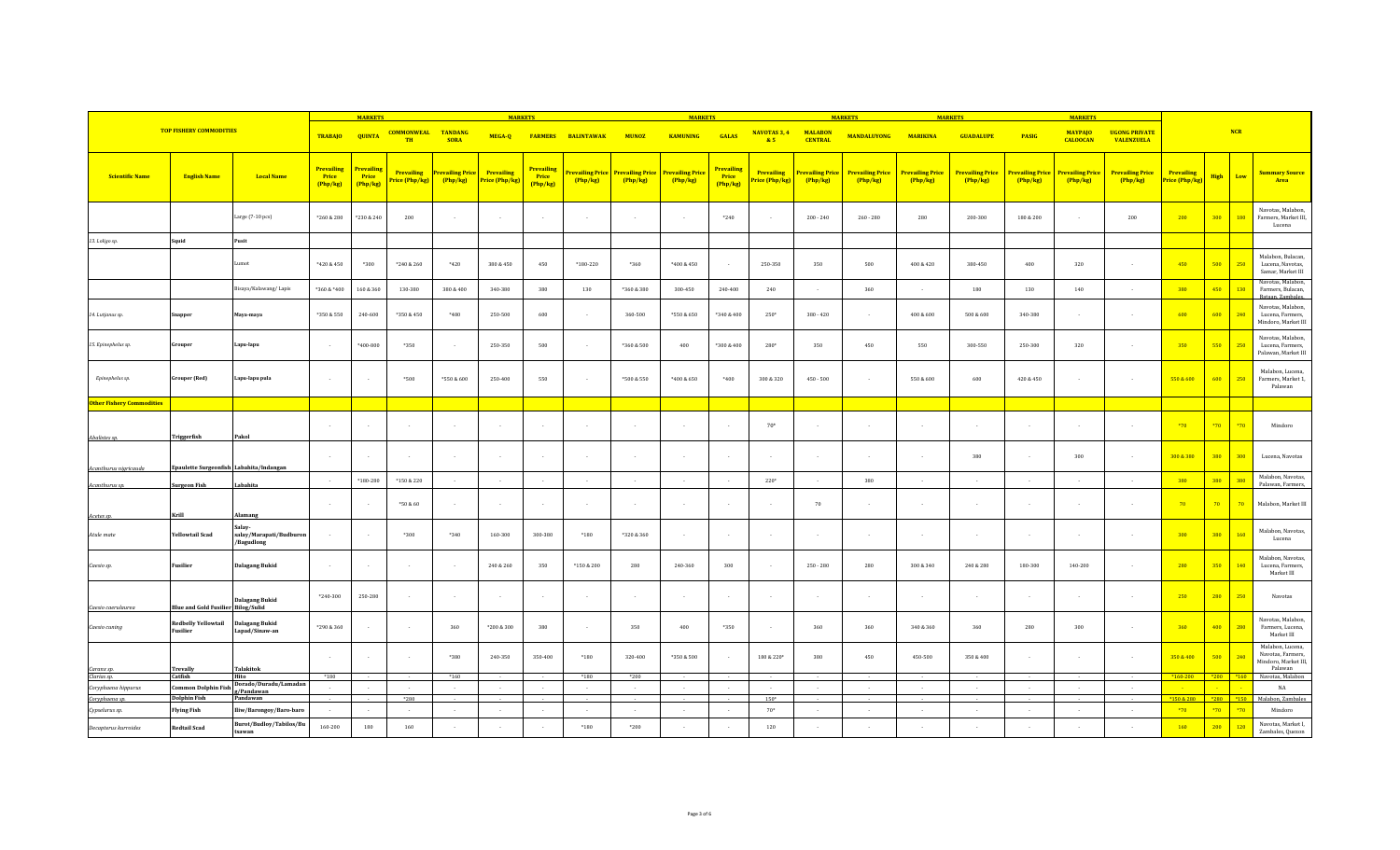| <b>TOP FISHERY COMMODITIES</b>                |                                    |                                                                                | <b>MARKETS</b>                                |                                 |                                    | <b>MARKETS</b>                |                                     |                                      |                           | <b>MARKETS</b>                    |                                   |                                        |                             | <b>MARKETS</b>                    |                                   | <b>MARKET</b>                     |                                   |                           |                                   |                                           |                                     |                   |        |                                                               |
|-----------------------------------------------|------------------------------------|--------------------------------------------------------------------------------|-----------------------------------------------|---------------------------------|------------------------------------|-------------------------------|-------------------------------------|--------------------------------------|---------------------------|-----------------------------------|-----------------------------------|----------------------------------------|-----------------------------|-----------------------------------|-----------------------------------|-----------------------------------|-----------------------------------|---------------------------|-----------------------------------|-------------------------------------------|-------------------------------------|-------------------|--------|---------------------------------------------------------------|
|                                               |                                    |                                                                                | <b>TRABAJO</b>                                | <b>QUINTA</b>                   | <b>COMMONWEAL</b><br>TH            | <b>TANDANG</b><br><b>SORA</b> | MEGA-Q                              |                                      | <b>FARMERS BALINTAWAK</b> | <b>MUNOZ</b>                      | <b>KAMUNING</b>                   | <b>GALAS</b>                           | NAVOTAS 3, 4<br>& 5         | <b>MALABON</b><br><b>CENTRAL</b>  | <b>MANDALUYONG</b>                | <b>MARIKINA</b>                   | <b>GUADALUPE</b>                  | <b>PASIG</b>              | <b>MAYPAJO</b><br><b>CALOOCAN</b> | <b>UGONG PRIVATE</b><br><b>VALENZUELA</b> |                                     |                   | NCR    |                                                               |
| <b>Scientific Name</b>                        | <b>English Name</b>                | <b>Local Name</b>                                                              | <b>Prevailing</b><br><b>Price</b><br>(Php/kg) | Prevailing<br>Price<br>(Php/kg) | <b>Prevailing</b><br>rice (Php/kg) | revailing Price<br>Php/kg     | <b>Prevailing</b><br>Price (Php/kg) | Prevailing<br><b>Price</b><br>Php/kg | revailing Price<br>Php/kg | <b>Prevailing Price</b><br>Php/kg | <b>Prevailing Price</b><br>Php/kg | <b>Prevailing</b><br>Price<br>(Php/kg) | Prevailing<br>rice (Php/kg) | <b>Prevailing Price</b><br>Php/kg | <b>Prevailing Price</b><br>Php/kg | <b>Prevailing Price</b><br>Php/kg | <b>Prevailing Price</b><br>Php/kg | revailing Price<br>Php/kg | revailing Price<br>Php/kg         | <b>Prevailing Price</b><br>Php/kg         | <b>Prevailing</b><br>Price (Php/kg) | <b>High</b>       | Low    | <b>Summary Source</b><br>Area                                 |
|                                               |                                    |                                                                                | 240                                           | 200 & 240                       | $*200$                             |                               |                                     |                                      | $200\,$                   | $\cdot$                           | *250 & 320                        | $\sim$                                 | 140                         |                                   |                                   | $\sim$                            |                                   | $\sim$                    |                                   |                                           | 200 & 240                           | 240               | 140    | Navotas, Farmers.<br>Mindoro                                  |
| Decapterus macarellus<br>Decapterus macrosoma | Mackerel Scad<br>Shortfin Scad     | Balsa<br>alunggong (Imported)                                                  |                                               |                                 |                                    |                               |                                     |                                      |                           |                                   |                                   |                                        |                             |                                   |                                   |                                   |                                   |                           |                                   |                                           |                                     |                   |        |                                                               |
|                                               |                                    | Medium (11-20 pcs)                                                             |                                               | $*180$                          |                                    |                               | 200                                 |                                      | 170 & 180                 | 200                               |                                   |                                        |                             |                                   |                                   |                                   |                                   |                           |                                   |                                           | 200                                 | 200 170           |        | Navotas                                                       |
| Decapterus russelli                           | Indian scad                        | Large (7-10 pcs)<br><b>Galunggong Babae</b>                                    | $*200-240$                                    | $*220$                          | 100                                |                               |                                     |                                      | *200                      | $*200$                            |                                   |                                        |                             |                                   |                                   |                                   |                                   | 180<br>140                |                                   |                                           | 180<br>100 & 140                    | $*240$ 180<br>140 | 100    | Navotas<br>Navotas                                            |
| Dendrophysa russelii                          | Croaker                            | Alakaak                                                                        | $\sim$                                        | $\sim$                          | $\sim$                             | $\sim$                        | $\sim$                              | $\sim$                               | $\sim$                    | $\sim$                            | $\sim$                            | $\sim$ $\sim$                          | $\sim$                      | 240 & 260                         | $\sim$                            | $\sim$                            | $260 - 300$                       | $\sim$                    | $\sim$                            |                                           | 260                                 | 300               | 240    | Malabon, Market III,                                          |
|                                               |                                    |                                                                                |                                               |                                 |                                    |                               |                                     |                                      |                           |                                   |                                   |                                        |                             |                                   |                                   |                                   |                                   |                           |                                   |                                           |                                     |                   |        | Farmers<br>Navotas, Farmers.                                  |
| Elagatis sp.                                  | Rainbow runner                     | almon                                                                          |                                               | 180                             |                                    | $\sim$                        | $\sim$                              |                                      | $\overline{\phantom{a}}$  | $\sim$                            | $\sim$                            | $*140 - 180$                           | $\sim$                      |                                   |                                   |                                   |                                   |                           |                                   |                                           | 180                                 | 180               | $*140$ | Malahon<br>Malabon, Market III,                               |
| Gerres sp.                                    | Mojarras                           | Latab                                                                          |                                               | $\sim$                          |                                    | $\sim$                        | $\sim$                              |                                      | $\sim$                    | $\sim$                            | $\sim$                            | $\sim$                                 |                             | $220 - 250$                       | $\sim$                            | $\sim$                            | 250-350                           | $\sim$                    | $\sim$                            |                                           | 250                                 | 350               | 220    | Farmers                                                       |
| Leiognathus sp.                               | Pony Fish/Slipmouth                | Lawayan/Tambong/Sapsa                                                          |                                               |                                 |                                    |                               | *280 & 350                          | 400                                  |                           | $*400 & 450$                      |                                   |                                        |                             | $250 - 380$                       |                                   | 400-500                           | 300-380                           | 200-440                   | 280-320                           |                                           | 380 & 400                           | 500               | 200    | Malabon, Lucena,<br>Market III, Quezon,<br>Farmers, Navotas   |
| Lethrinus sp.                                 | <b>Emperor</b> fish                | Kanuping                                                                       |                                               |                                 | *180 & 250                         | *420                          | $\sim$                              |                                      |                           | *320                              | $\cdot$                           | $\sim$                                 | $100 \& 140*$               |                                   | $\sim$                            | $\sim$                            | 240-450                           |                           |                                   |                                           | 240-450                             | 450               | 240    | Malabon, Farmers                                              |
| Mene maculata                                 | Moonfish                           | Chabita/Sapatero/Kadis/<br>Hiwas/Chabita/Pateros/Bi<br>long-Bilong/Tabas/Kunan | $*240$                                        | *220 & 250                      | 140                                | *280                          |                                     |                                      | $*120 - 180$              | 200                               | $^*200$                           |                                        | $*130-160$                  |                                   | 300                               |                                   | $160 - 300$                       |                           |                                   |                                           | 300                                 | 300 <sub>2</sub>  | 140    | Navotas, Malabon,<br>Farmers, Market I                        |
| Metapenaeus ensis                             | Greasy - back shrimp               | Suwahe                                                                         | $\sim$                                        | *300                            | $\sim$                             | *700                          | $\sim$                              |                                      | $\sim$                    | $\sim$                            | $\sim$                            | $\sim$                                 |                             | $400 - 560$                       | 540 & 560                         | $\sim$                            | $\sim$                            | $\sim$                    | $\sim$ 100 $\mu$                  | $\sim$                                    | 560                                 | 560               | 400    | Navotas, Malabon,<br>Market III<br>Navotas, Malabon           |
| Nemipterus sp.                                | Threadfin Bream                    | isugo                                                                          |                                               | *240-390                        | *300 & 360                         | 360                           | 240-380                             | 400                                  |                           | 280-380                           | 320-450                           | *300                                   | 200 & 280                   | 320                               | $300 - 400$                       | 360 & 400                         | 360                               |                           | 280-300                           |                                           | 280                                 | 450               | 200    | Lucena, Farmers.<br>Bataan, Samar,<br>indoro Market III       |
| Parupeneus sp.                                | Goatfish                           | Saramulyete                                                                    |                                               |                                 | $*240$                             |                               |                                     |                                      |                           |                                   |                                   |                                        |                             |                                   |                                   |                                   |                                   |                           |                                   |                                           | *240                                | $*240$ $*240$     |        | Malabon                                                       |
| Priacanthus hamrur                            | <b>foontail Bullseye</b>           | Bukawon/Budlatan/Buka                                                          |                                               | $*300$                          |                                    | $\sim$                        | $\sim$                              |                                      | $\sim$                    | $\sim$                            | $\sim$                            | $\sim$                                 |                             |                                   | $\sim$                            | $\sim$                            |                                   |                           |                                   |                                           | $*300$                              | $*300$            | *300   | Navotas                                                       |
| Pterocaesio chrysozona                        | <b>Goldband Fusilier</b>           | <b>Dalagang Bukid Bilog</b>                                                    |                                               | $\sim$                          | 250                                | $\sim$                        | $\sim$                              |                                      | $\overline{\phantom{a}}$  | $\sim$                            | $\sim$                            | $\sim$                                 |                             |                                   |                                   | $\sim$                            |                                   |                           |                                   |                                           | 250                                 | 250               | 250    | Malabon, Navotas                                              |
| Pterocaesio digramma                          | Double-lined Fusilier              | <b>Dalagang Bukid</b><br><b>Bilog/Solid</b>                                    | $\sim$                                        | $\sim$                          |                                    | 340                           | $\sim$                              |                                      | $\sim$                    | $\sim$                            | $\sim$                            | $\sim$                                 | $\sim$                      | $\sim$                            | $\sim$                            | $\sim$                            | $\sim$                            | $\sim$                    | $\sim$                            | $\sim$                                    | 340                                 | 340               | 340    | Farmers, Malabon                                              |
| Pterocaesio tile                              |                                    | Dark-banded Fusilier Dalagang Bukid Bilog                                      |                                               | $\sim$                          | 160                                | $\sim$                        | $\sim$                              |                                      | - 1                       | $\epsilon$                        | $\cdot$                           | $\sim$                                 | 180                         |                                   |                                   | $\sim$                            |                                   | ÷.                        |                                   |                                           | 160 & 180                           | 180               | 160    | Navotas, Mindoro,<br>Palawan, Bataan,<br>Market 1             |
|                                               |                                    |                                                                                |                                               | $\sim$                          |                                    | *360 & 380                    | 250-300                             | 350                                  |                           | *240                              | $\sim$                            | $\sim$                                 |                             | $280 - 320$                       | 300                               | 340 & 380                         |                                   | $\ddot{\phantom{1}}$      | 240                               |                                           | 300                                 | 380               | 240    | Malabon, Lucena,<br>Market III, Farmers                       |
| Rastrelliger sp.<br>Salmo salar               | Mackerel<br><b>Atlantic Salmon</b> | Hasa-hasa<br>Salmon                                                            |                                               |                                 |                                    |                               |                                     |                                      |                           |                                   |                                   |                                        |                             |                                   |                                   |                                   |                                   |                           |                                   |                                           |                                     |                   |        |                                                               |
|                                               |                                    |                                                                                | 180                                           | 160                             | $*100 - 140$                       | 160                           |                                     |                                      | 150                       | $*140 & 160$                      |                                   | $\sim$                                 |                             | 140                               |                                   | 150-300                           | 180                               |                           |                                   |                                           | 150, 160, 180                       | 300               | 140    | Navotas, Malabon.<br>Market III, Quezon                       |
|                                               |                                    |                                                                                | 360                                           | 320                             | *300                               | $*320 - 380$                  |                                     |                                      | *300                      |                                   |                                   |                                        |                             |                                   |                                   | $320 - 400$                       | 360                               |                           |                                   |                                           | 320 & 360                           | 400               | 320    | Farmers<br>Navotas, Malabon,<br>Quezon, Farmers               |
|                                               |                                    | belly                                                                          |                                               |                                 |                                    | *850                          |                                     |                                      |                           |                                   |                                   | $\cdot$                                |                             |                                   |                                   | $900 - 950$                       | 700                               |                           |                                   |                                           | 700-950                             | 950               | 700    | Malabon, Quezon,                                              |
| Sardinella tawilis                            | <b>Freshwater tawilis</b>          | meat/sliced<br>Tawilis/Salinyasi                                               |                                               | $\sim$                          | $*50-80$                           | 160                           |                                     |                                      |                           |                                   |                                   | $\sim$                                 |                             |                                   |                                   | 160                               |                                   |                           |                                   |                                           | 160                                 | 160               | *50    | Farmers<br>Malabon, Lucena                                    |
|                                               |                                    |                                                                                |                                               |                                 |                                    |                               |                                     |                                      |                           |                                   |                                   |                                        |                             |                                   |                                   |                                   |                                   |                           |                                   |                                           |                                     |                   |        |                                                               |
| Scarus sp.                                    | Parrotfish                         | Mul-Mol/Mol-<br>mol/Batagon                                                    |                                               | $*140$                          | 110-140                            | $\sim$                        | $\sim$                              |                                      |                           | $\sim$                            | $\sim$                            | $\sim$                                 |                             |                                   |                                   |                                   |                                   | ٠.                        |                                   |                                           | 110-140                             | 140               | 110    | Navotas, Malabon                                              |
| Scatophagus argu:                             | <b>Spotted Scad</b>                | Kapiged/Kitang                                                                 |                                               | $\sim$                          |                                    | $\sim$                        | $\sim$                              |                                      | $\overline{\phantom{a}}$  | $\sim$                            | $\sim$                            | $\sim$                                 |                             |                                   |                                   | $\sim$                            | 350                               | ٠.                        | $\overline{\phantom{a}}$          |                                           | 350                                 | 350               | 350    | Farmers,                                                      |
| Scomber japonicus                             | <b>Chub Mackerel</b>               | Salmon                                                                         |                                               | $\sim$                          |                                    | $\sim$                        | $\sim$                              |                                      | 120                       | 200                               | $\sim$                            | $\sim$                                 |                             |                                   |                                   | $\sim$                            |                                   | $\sim$                    | $\sim$                            | $\sim$                                    | 120 & 200                           | 200               | 120    | Navotas                                                       |
| Selar crumenophthalmus                        | <b>Big-eye Scad</b>                | Matangbaka/Matambaka/<br>Mat-an/Salay-<br>salay/Tamarong/Tulay/K<br>utob       | 240-280                                       | 240                             | 240                                | $*280 - 340$                  | *220 & 280                          | 300                                  | *180 & 200                | *280                              | $\sim$                            | 300                                    | 150-220                     |                                   | $\sim$                            | 300                               | 280 & 300                         | 200                       | 200                               |                                           | 300                                 | 300               | 150    | Navotas, Malabon,<br>Lucena, Farmers.<br>Minarket 1, Mindoro, |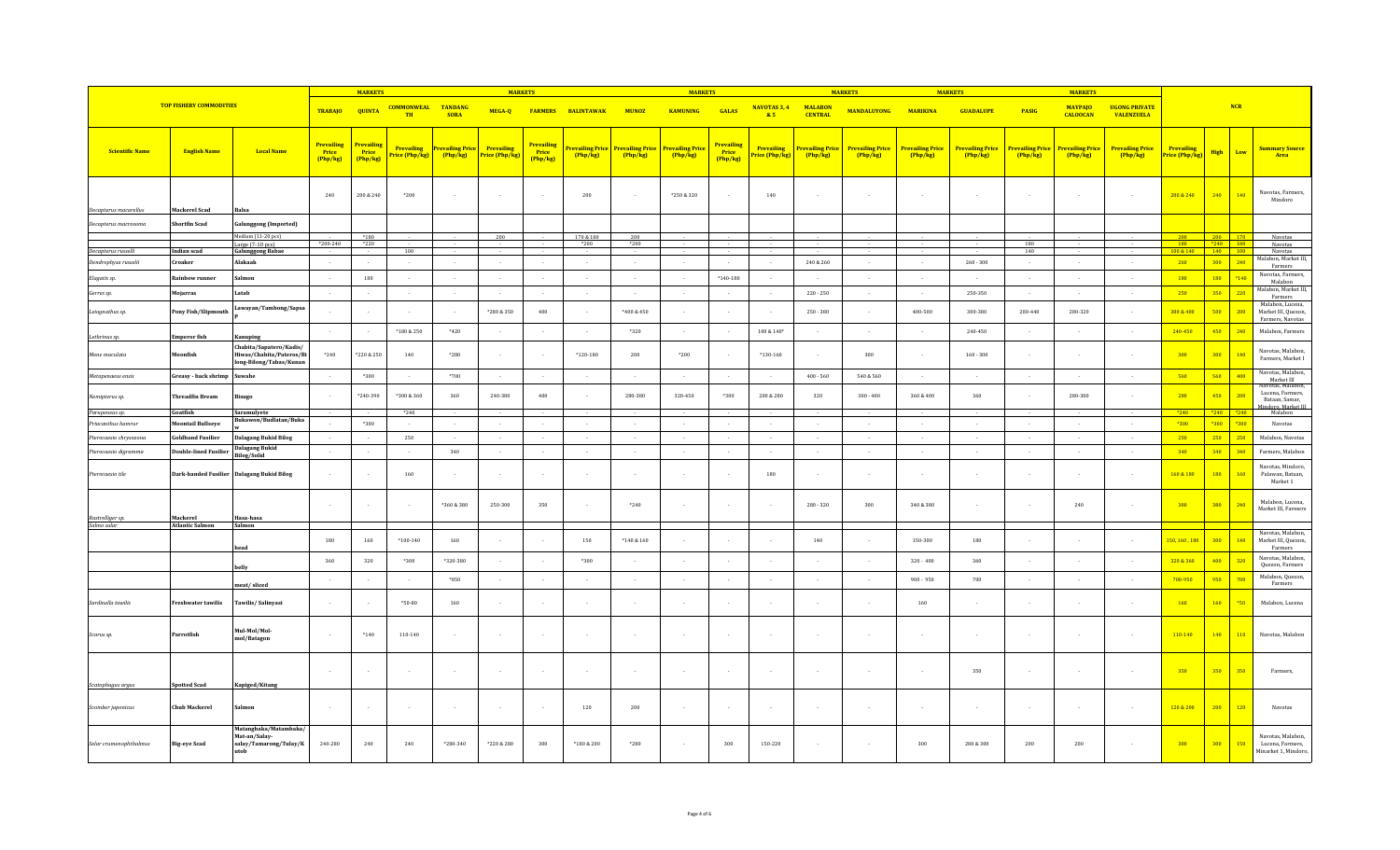|                                |                                            |                                                                             |                                             | <b>MARKETS</b>                  |                                     | <b>MARKETS</b>                    |                              |                                             |                                   |                                   | <b>MARKETS</b>                    |                                        |                                     |                                   | <b>MARKETS</b>                    |                                   | <b>MARKETS</b>                      |                                   |                                           |                                   |                                     |                    |                                                             |
|--------------------------------|--------------------------------------------|-----------------------------------------------------------------------------|---------------------------------------------|---------------------------------|-------------------------------------|-----------------------------------|------------------------------|---------------------------------------------|-----------------------------------|-----------------------------------|-----------------------------------|----------------------------------------|-------------------------------------|-----------------------------------|-----------------------------------|-----------------------------------|-------------------------------------|-----------------------------------|-------------------------------------------|-----------------------------------|-------------------------------------|--------------------|-------------------------------------------------------------|
| <b>TOP FISHERY COMMODITIES</b> |                                            | <b>TRABAJO</b>                                                              | <b>QUINTA</b>                               | <b>COMMONWEAL</b><br><b>TH</b>  | <b>TANDANG</b><br><b>SORA</b>       | MEGA-O                            | <b>FARMERS</b>               | <b>BALINTAWAK</b>                           | <b>MUNOZ</b>                      | <b>KAMUNING</b>                   | <b>GALAS</b>                      | <b>NAVOTAS 3, 4</b><br>85              | <b>MALABON</b><br><b>CENTRAL</b>    | <b>MANDALUYONG</b>                | <b>MARIKINA</b>                   | <b>GUADALUPE</b>                  | <b>PASIG</b>                        | <b>MAYPAJO</b><br><b>CALOOCAN</b> | <b>UGONG PRIVATE</b><br><b>VALENZUELA</b> |                                   | <b>NCR</b>                          |                    |                                                             |
| <b>Scientific Name</b>         | <b>English Name</b>                        | <b>Local Name</b>                                                           | <b>Prevailing</b><br><b>Price</b><br>Php/kg | Prevailing<br>Price<br>(Php/kg) | <b>Prevailing</b><br>Price (Php/kg) | <b>Prevailing Price</b><br>Php/kg | Prevailing<br>Price (Php/kg) | <b>Prevailing</b><br><b>Price</b><br>Php/kg | <b>Trevailing Price</b><br>Php/kg | <b>Prevailing Price</b><br>Php/kg | <b>Prevailing Price</b><br>Php/kg | <u>Prevailing</u><br>Price<br>(Php/kg) | <b>Prevailing</b><br>Price (Php/kg) | <b>Prevailing Price</b><br>Php/kg | <b>Prevailing Price</b><br>Php/kg | <b>Prevailing Price</b><br>Php/kg | <b>Prevailing Price</b><br>(Php/kg) | <b>Prevailing Price</b><br>Php/kg | <b>Prevailing Price</b><br>Php/kg         | <b>Prevailing Price</b><br>Php/kg | <b>Prevailing</b><br>Price (Php/kg) | <b>High</b><br>Low | <b>Summary Source</b><br>Area                               |
| Selaroides leptolepis          | <b>Yellow-striped Scad</b>                 | Salay-<br>salay/Salaginto/Salay-<br>ginto/Dalinu-<br>an/Lambiyaw/Karabalyas | $*280 - 360$                                |                                 | 150 & 200                           | 300                               | 260                          | 280                                         | $*180$                            | 200-300                           | 320                               | 300                                    |                                     | 220 - 320                         | $280 - 320$                       | 340                               | 280-360                             | - 1                               | 320                                       |                                   | 320                                 | 360<br>150         | Navotas, Malabon,<br>Farmers, Lucena,<br>Market III         |
| Siganus guttatus               | Golden/Yellow/Oran<br>ge-spotted Spinefoot | Malaga/Barangan/Danggit<br>'Samaral/Tambol/Kitong/<br>Manlalara/<br>Bong    |                                             |                                 |                                     |                                   |                              |                                             | $\overline{\phantom{a}}$          |                                   |                                   |                                        | $250*$                              |                                   |                                   |                                   |                                     |                                   |                                           |                                   | $*250$                              | *250<br>*250       | Mindoro                                                     |
| Siganus virgatus               | <b>Barhead Spinefoot</b>                   | Daragbago                                                                   | $\sim$                                      |                                 |                                     | $\sim$ 100 $\mu$                  | $\sim$                       | $\sim$                                      | $\sim$                            | $*240$                            | $\sim$                            | $\sim$                                 | $\sim$                              | $\sim$                            | $\sim$                            | $\sim$                            | $\sim$                              | $\sim$                            | $\sim$ 100 $\sim$                         | $\sim$ $-$                        | $*240$                              | $*240$ $*240$      | Malabon                                                     |
| Siganus vermiculatus           | Vermiculated<br>spinefoot                  | Malaga                                                                      |                                             |                                 |                                     | $\sim$                            | $\sim$                       |                                             | $\overline{\phantom{a}}$          | $\sim$                            | $\sim$                            | $\overline{\phantom{a}}$               |                                     |                                   |                                   | $\overline{\phantom{a}}$          | $\sim$                              | $\sim$                            |                                           |                                   |                                     |                    | NA                                                          |
| Siganus sp.                    | Spinefoot/<br>Rabbitfish/Siganid           | Bataway/Danggit/Bawis/<br>Malaga                                            | *200 & 360                                  |                                 | $*200$                              | *360 & 380                        |                              |                                             | $\sim$                            | *300 & 380                        |                                   |                                        | 140-220                             | 350                               |                                   |                                   | 260-350                             |                                   | 300                                       |                                   | 350                                 | 350<br>140         | Navotas, Malabon,<br>Samar, Mindoro,<br>Palawan, Market III |
| Sillago sihama                 | Whiting                                    | Asohos                                                                      |                                             |                                 |                                     |                                   |                              |                                             |                                   |                                   |                                   |                                        |                                     | 300                               | $\sim$                            | $\overline{\phantom{a}}$          |                                     |                                   |                                           |                                   |                                     |                    | Malabon, Market III                                         |
| Sphyraena sp.                  | Barracuda                                  | Panghalwan/Lusod/Rumpi                                                      |                                             |                                 | $*180$                              | $\sim$                            | $\sim$                       |                                             | $\sim$                            | $\sim$                            | $\sim$                            | $\sim$                                 |                                     | $300 - 320$                       |                                   | $\sim$                            | 280 & 300                           | $\sim$                            | . .                                       |                                   | 30 <sup>°</sup>                     | 320<br>$*180$      | Malabon, Market III<br>Farmers                              |
| Stolephorus indicus            | <b>Indian Anchovy</b>                      | Dilis/Twakang/Munamon<br>/Libgaw/Sinarap/Sarapon                            |                                             |                                 |                                     | $\sim$                            | $\sim$                       |                                             | $\overline{a}$                    | $\sim$                            | $*200$                            | $\sim$                                 |                                     |                                   |                                   | $\sim$                            |                                     | $\sim$                            |                                           |                                   | *200                                | $*200$<br>$*200$   | Farmers                                                     |
| Stolephorus sp.                | Anchovy                                    | Dilis/Bolinao/Tuwakang/<br>Bawdnon                                          |                                             | $*160$                          | 180                                 | $*180$                            |                              |                                             |                                   |                                   | *200                              | 200 & 240                              |                                     | $240 - 300$                       |                                   |                                   |                                     |                                   |                                           |                                   | 240                                 | 300<br>180         | Navotas, Malabon,<br>Farers, Market III                     |
| Teuthida sp.                   | Squid                                      | Pusit                                                                       | $\sim$                                      |                                 |                                     |                                   | $\sim$                       |                                             | $\overline{a}$                    | $\sim$                            | $\sim$                            | $\sim$                                 |                                     | $400 - 450$                       |                                   | $\overline{\phantom{a}}$          |                                     |                                   |                                           |                                   | $400 - 450$                         | 450<br>400         | Malabon, Market III                                         |
| Thenus orientalis              | <b>Slipper lobster</b>                     | <b>Tatampal pula</b>                                                        | $\sim 10^{-1}$                              | $\sim$                          | $\sim$                              | $\sim$                            | <b>Contract</b>              | $\sim$                                      | $\sim$                            | $\sim$                            | $\sim$                            | $\sim$ $\sim$                          | $\sim$                              | 200                               | $\sim$                            | $\sim$                            | $\sim$                              | $\sim$                            | $\sim$                                    | $\sim$                            | 200                                 | 200<br>200         | malabon, Market III                                         |
| Trachinotus blochii            | <b>Silver Pompano</b>                      | Pompano                                                                     |                                             |                                 |                                     |                                   |                              |                                             |                                   |                                   |                                   |                                        |                                     |                                   |                                   |                                   |                                     |                                   |                                           |                                   |                                     |                    |                                                             |
| Trachinotus sp.                | Pompano                                    | Pampano                                                                     |                                             |                                 |                                     |                                   |                              |                                             |                                   |                                   |                                   |                                        |                                     |                                   |                                   |                                   |                                     |                                   |                                           |                                   |                                     |                    |                                                             |
|                                |                                            | white                                                                       | 300                                         | 300                             | 280                                 | 320                               | 280                          | 300                                         | 250                               | 300                               | 300-360                           | 300                                    |                                     | 320                               | $300 - 350$                       | 300                               | 300                                 | 280                               | 300                                       |                                   | 300                                 | 360<br>250         | Navotas, Malabon,<br>Farmers, Lucena,<br>Market III         |
|                                |                                            | black                                                                       |                                             |                                 | 280                                 | $\sim$                            | $\sim$                       |                                             | $\cdot$                           | $\sim$                            | $\sim$                            | $\sim$                                 |                                     | $320 - 380$                       | 450                               | 380                               |                                     | $\sim$                            |                                           |                                   | 380                                 | 450<br>280         | Malabon, Market III<br>Farmers, Lucena                      |
| Trichiurus japonicus           | <b>Cutlass Fish</b>                        | Espada                                                                      | $\sim$                                      |                                 | *200                                |                                   |                              |                                             |                                   | *380                              |                                   |                                        |                                     |                                   |                                   |                                   |                                     |                                   |                                           |                                   | $*200$                              | $*200$<br>$*200$   | Malabon                                                     |
| Trichiurus lepturus            | <b>Largehead Hairtail</b>                  | Espada/<br>Pingka/Langkoy<br>Lahing/Diwit                                   | *240 & 250                                  |                                 |                                     | $\sim$                            | $\sim$                       |                                             | $\sim$                            | $\sim$                            | *360 & 400                        | $*320$                                 | $260*$                              | 300                               |                                   | 350 & 400                         | 300-360                             | $\sim$                            | 300                                       |                                   | 300                                 | 400<br>300         | Navotas, Farmers,<br>Malabon, Bataan,<br>Market III, Lucena |
| Tylosurus crocodilus           | <b>Hound Needlefish</b>                    | Balo/Bawo                                                                   |                                             |                                 |                                     |                                   |                              |                                             |                                   |                                   |                                   |                                        | $280*$                              |                                   |                                   |                                   | $\sim$                              |                                   |                                           |                                   | *280                                | $*280$ $*280$      | Bataan<br>Navotas, Malabon,                                 |
| Tylosorus sp.                  | Needlefish                                 | <b>Batalay</b><br>Saramulyete/Balaki/Timb                                   | $\sim$                                      | *280                            | $*220$                              |                                   | $\sim$                       |                                             |                                   | $*240$                            |                                   |                                        | 120-170                             |                                   |                                   |                                   |                                     |                                   |                                           |                                   | 120-170                             | *280<br>120        | Mindoro, Bataan                                             |
| <b>Upeneus</b> moliccensis     | <b>Goldband Goatfish</b>                   | ungan/Talikokod/Hinok                                                       |                                             | $\sim$ $\sim$                   | $\sim$                              | $\sim$                            | $\sim$                       | $\sim$                                      | $\sim$                            | *340                              | $\sim$                            | $\sim$                                 | $\sim$                              |                                   | $\sim$                            | $\sim$                            | $\sim$                              | $\sim$                            | $\sim$                                    |                                   | $*340$                              | $*340$<br>*340     | Malabon                                                     |